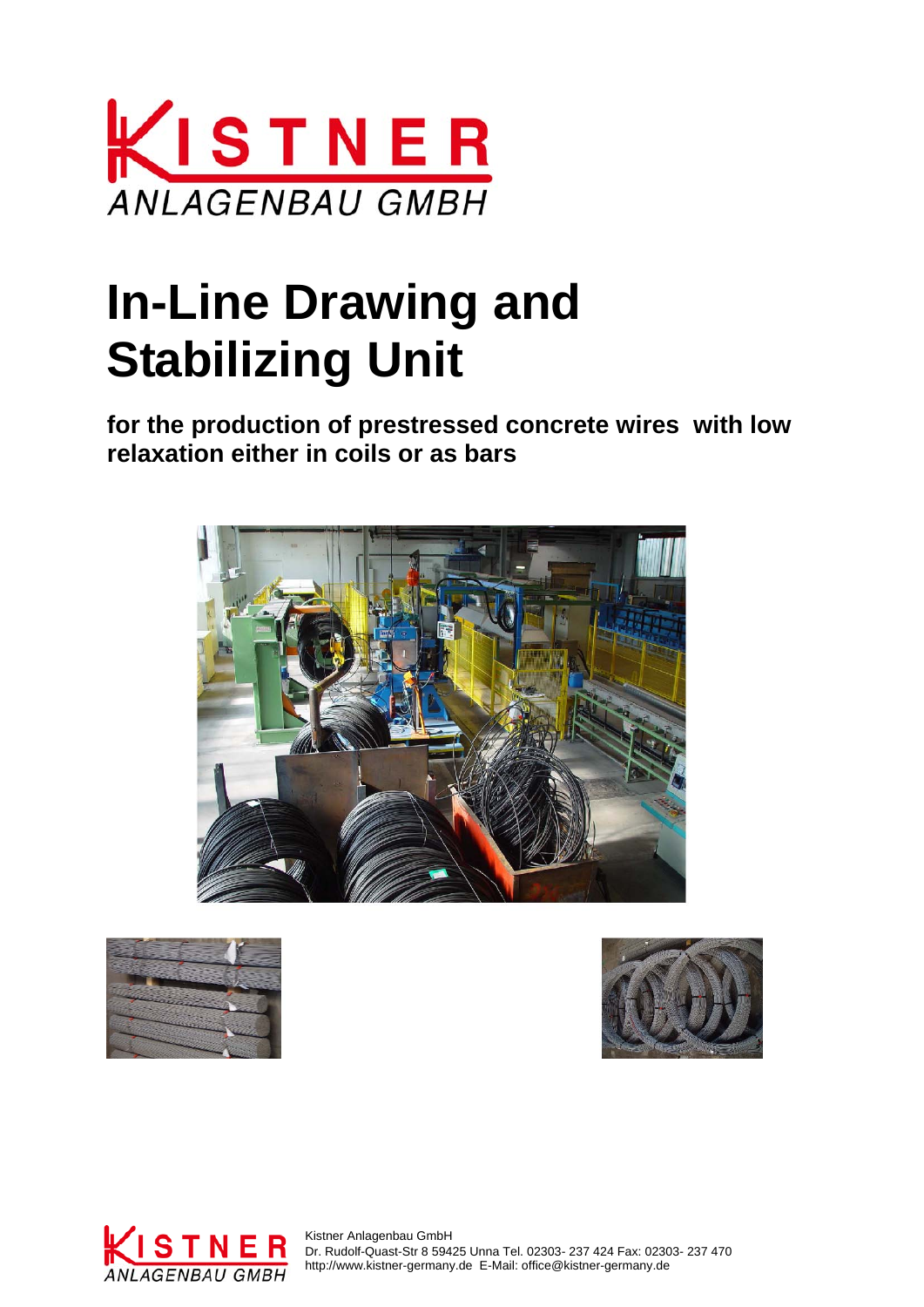### **Application/Mode of operation**

The line is suitable for the production of heat treated prestressed concrete wires with plain or profiled surface and low relaxation. Starting with wire rod, the finish product i.e. either coils or bars, is manufactured "in-line". The finish product conforms to all standards set by German and International standard authorities.

- By means of the very large capstans of 1200 mm dia. On the drawing machine, the wire will be cooled down in a very short distance of time to abt. 50 to 60° C after leaving of the drawing die; thus providing the required high quality standard of the finish products
- Traversing induction furnace for increase of quality and productivity
- Use of 2 individually driven, V-grooved capstans of 4000 mm dia. on the stretching unit, thus providing a very straight wire or bar with deflection of  $<$  1 mm/m
- Automated operation for the production of coils by use of double take-up collectors with wire cutter installed in front and automatic switch-over after cutting
- Automated operation for the production of bars by use of a looping floor and intermediate accumulator at the bundling station of the bar cutter
- Rectangular and burr-free cutting of bars by using cutter bushes
- Safety devices for the total unit according to EN-standard

#### **Mechanical design features**

- Rod wire pay-off with capacity of 3 coils with incorporated flyer and coil pushing device
- Straight-line drawing machine for max. 5 drafts, capstan dia. 1200 mm
- **Combined drawing, profiling and straightening unit**
- Traversing induction furnace with following water quenching section
- V-grooved capstans of 4000 mm dia. on the stretching unit
- Caterpillar take-off with individual drive of both flat belts
- Wire cutter with rotating cutting knife
- Double coil take-up collectors with automatic switch-over device
- Looping floor with internal width of 4000 mm
- Bar cutter with cutter bushed and attached bundling station with incorporated intermediate accumulator



Wire rod pay-off with flyer



Drawing machine with capstan-ø 1200 mm



Induction furnace with water quench



V-grooved capstans ø 4000 mm